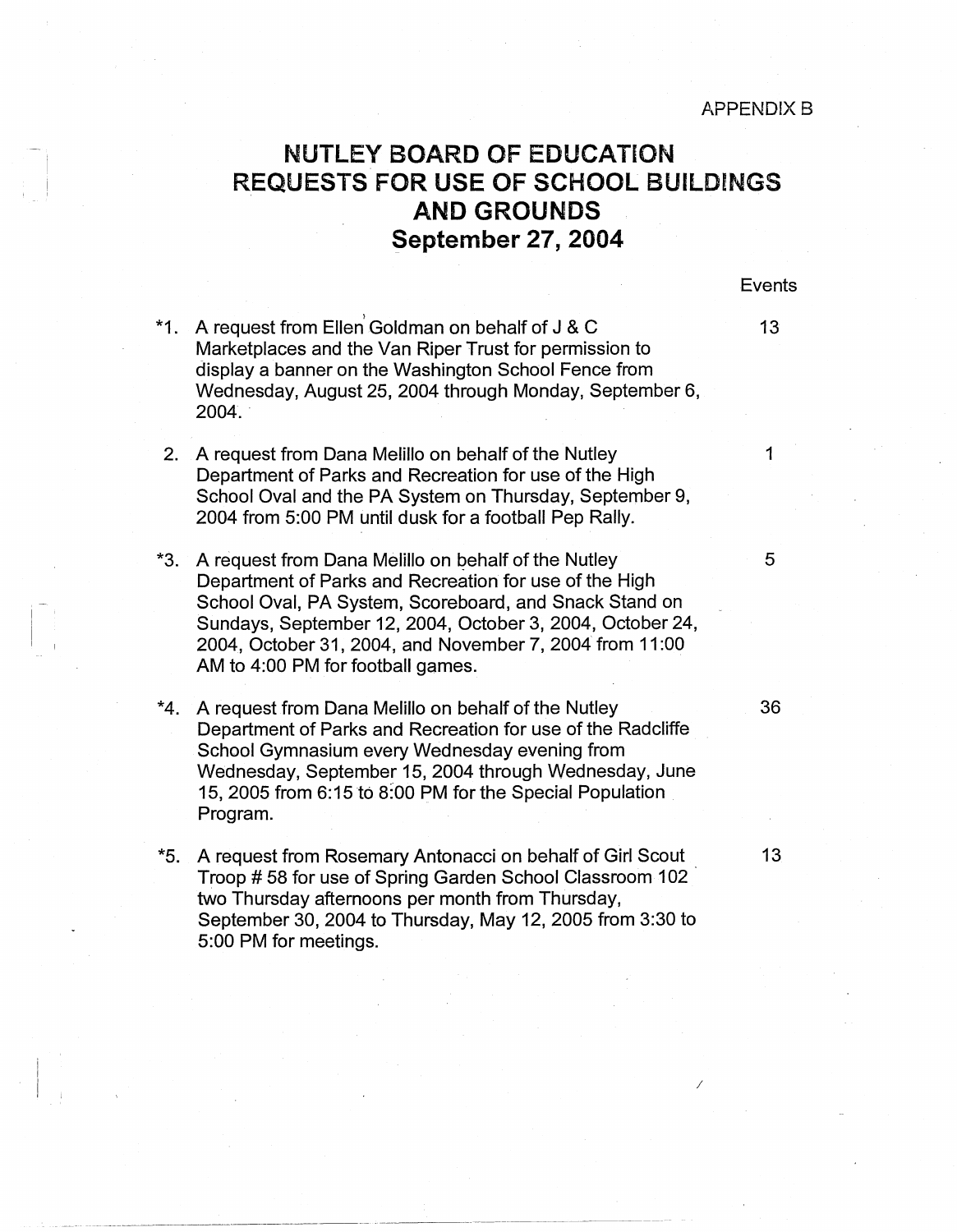- \*6. A request from Rosemary Huegel on behalf of Girl Scout 18 Troop # 130 for use of Spring Garden Classroom B-4 two Monday afternoons per month from Monday, September 27, 2004 to Monday, June 6, 2005 from 3:30 to 5:00 PM for meetings.
- \*7. A request from Maureen Paonessa on behalf of Brownie 16 Troop #099 for use of Spring Garden School Classroom B-3 two Thursday afternoon per month from Thursday, September 23, 2004 to Thursday, June 2, 2005 from 3:30 to 4:45 PM for meetings.
- 8. A request from Michael Cundari on behalf of the Friends of 1 Nutley Singers for use of the Franklin Middle School Auditorium on Monday, September 13, 2004 from 7:00 to 9:30 PM for a meeting.
- \*9. A request from Madeline Cucuzza on behalf of the High 3 School Fashion Show Committee for use of the High School Cafeteria on Tuesday, October 5, 2004 from 7:30 to 9:30 PM, and on Monday, November 15, 2004 and Wednesday, November 17, 2004 from 7:00 to 9:00 PM for meetings.
- \*10. A request from Dana Melillo on behalf of the Nutley 9 Department of Parks and Recreation for use of the Franklin Middle School Gymnasium on school days from Monday, October 4, 2004 to Friday, October 15, 2004 from 6:00 to 9:30 PM for Junior Basketball Tryouts.
- \*11. A request from Dana Melillo on behalf of the Nutley 56 Department of Parks and Recreation for use of the Lincoln School Field every weekday from Wednesday, September 8, 2004 to Wednesday, November 24, 2004 from 4:30 PM to dusk for Football and/or Soccer Practice.
- \*12. A request from Dana Melillo on behalf of the Nutley 56 Department of Parks and Recreation for use of the Radcliffe School Field every weekday from Wednesday, September 8, 2004 to Wednesday, November 24, 2004 from 4:30 PM to dusk for Football and/or Soccer Practice.

/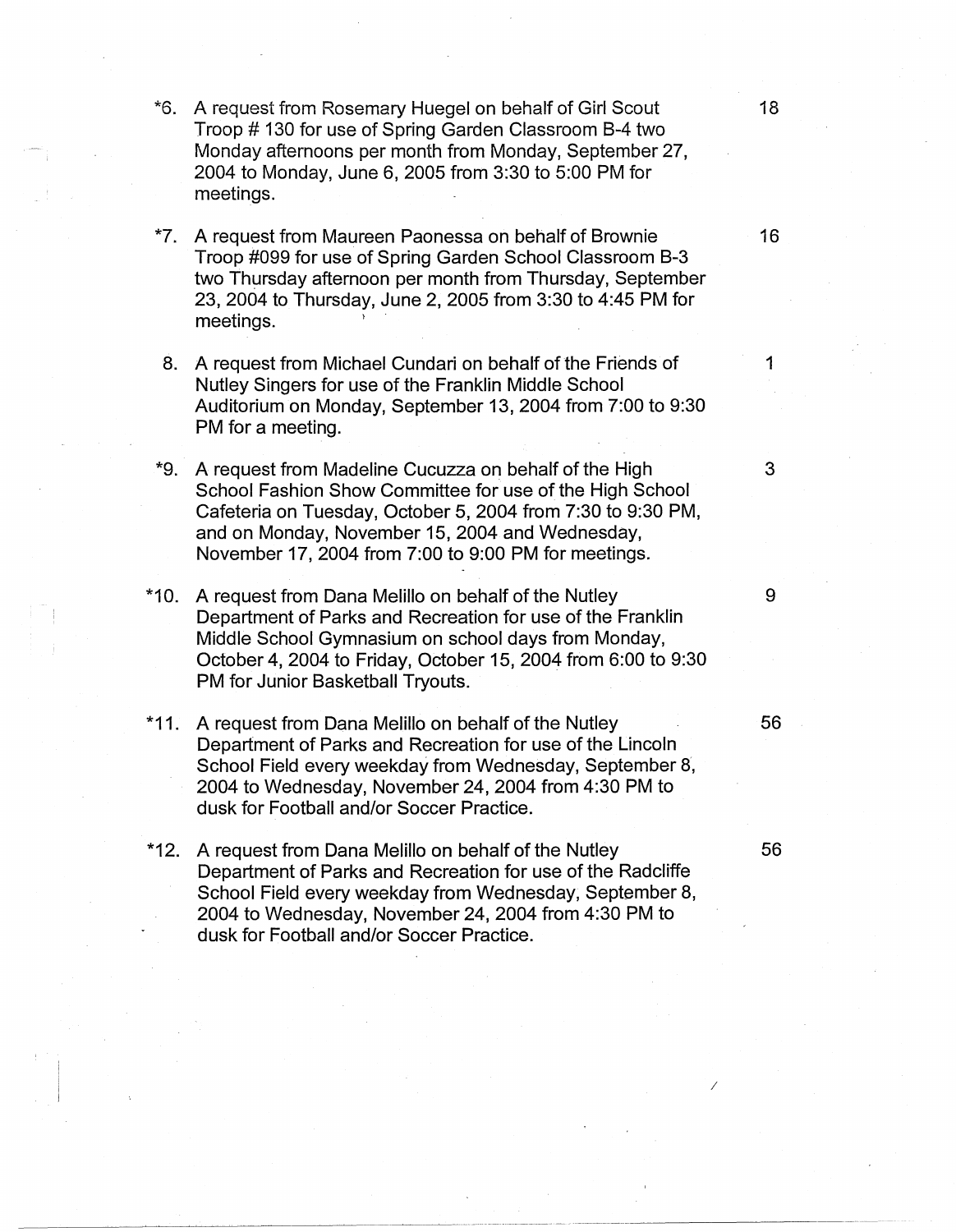\*13. A request from Dana Melillo on behalf of the Nutley 56 Department of Parks and Recreation for use of the Spring Garden School Field every weekday from Wednesday, September 8, 2004 to Wednesday, November 24, 2004 from 4:30 PM to dusk for Football and/or Soccer Practice. \*14. A request from Dana Melillo on behalf of the Nutley 56 Department of Parks and Recreation for use of the Washington School Field every weekday from Wednesday, September 8, 2004 to Wednesday, November 24, 2004 from 4:30 PM to dusk for Football and/or Soccer Practice. \*15 A request from Dana Melillo on behalf of the Nutley  $\sim$  56 Department of Parks and Recreation for use of the Yantacaw School Field every weekday from Wednesday, September 8, 2004 to Wednesday, November 24, 2004 from 4:30 PM to dusk for Football and/or Soccer Practice. 16. A request from Bonnie Donofrio on behalf of the Lincoln 1 School 6<sup>th</sup> Grade Committee for the use of the Lincoln School Teacher's Cafe on Tuesday, October 5, 2004 from 7:30 to 9:00 PM for a meeting. \*17. A request from Leslie Pfaff on behalf of the Academic Booster 10 Club for use of the Spring Garden School Library one Thursday per month from Thursday, September 16, 2004 to Thursday, June 9, 2005 from 7:30 to 9:00 PM for meetings. \*18. A request from Robert Castro on behalf of Nutley Cub Scout 9 Pack # 145 for use of the Radcliffe School Teacher's Café one night per month from Tuesday, September 14, 2004 to Monday, May 9, 2005 from 7:00 to 9:00 PM for Leader's Meetings. \*19. A request from Robert Castro on behalf of Nutley Cub Scout 8 Pack # 145 for use of the Radcliffe School Gymnasium one Friday per month from Friday, September 17, 2004 to Friday, May 20, 2005 from 7:00 to 8:30 PM for Pack Meetings. 20. A request from Robert Castro on behalf of Nutley Cub Scout 1 Pack # 145 for use of the Radcliffe School Gymnasium on

Saturday, April 9, 2005 from 8:00 AM to 5:00 PM for the

**I**- ; I<sub>I</sub>- ; I<sub>I</sub>- ; I<sub>I</sub>- ; I<sub>I</sub>- ; I<sub>I</sub>- ; I<sub>I</sub>- ; III- ; III- ; III- ; III- ; III- ; III- ; III- ; III- ; III- ; III- ; III- ; III- ; III- ; III- ; III- ; III- ; III- ; III- ; III- ; III- ; III- ; III- ; III- ; III- ;

annual Pinewood Derby.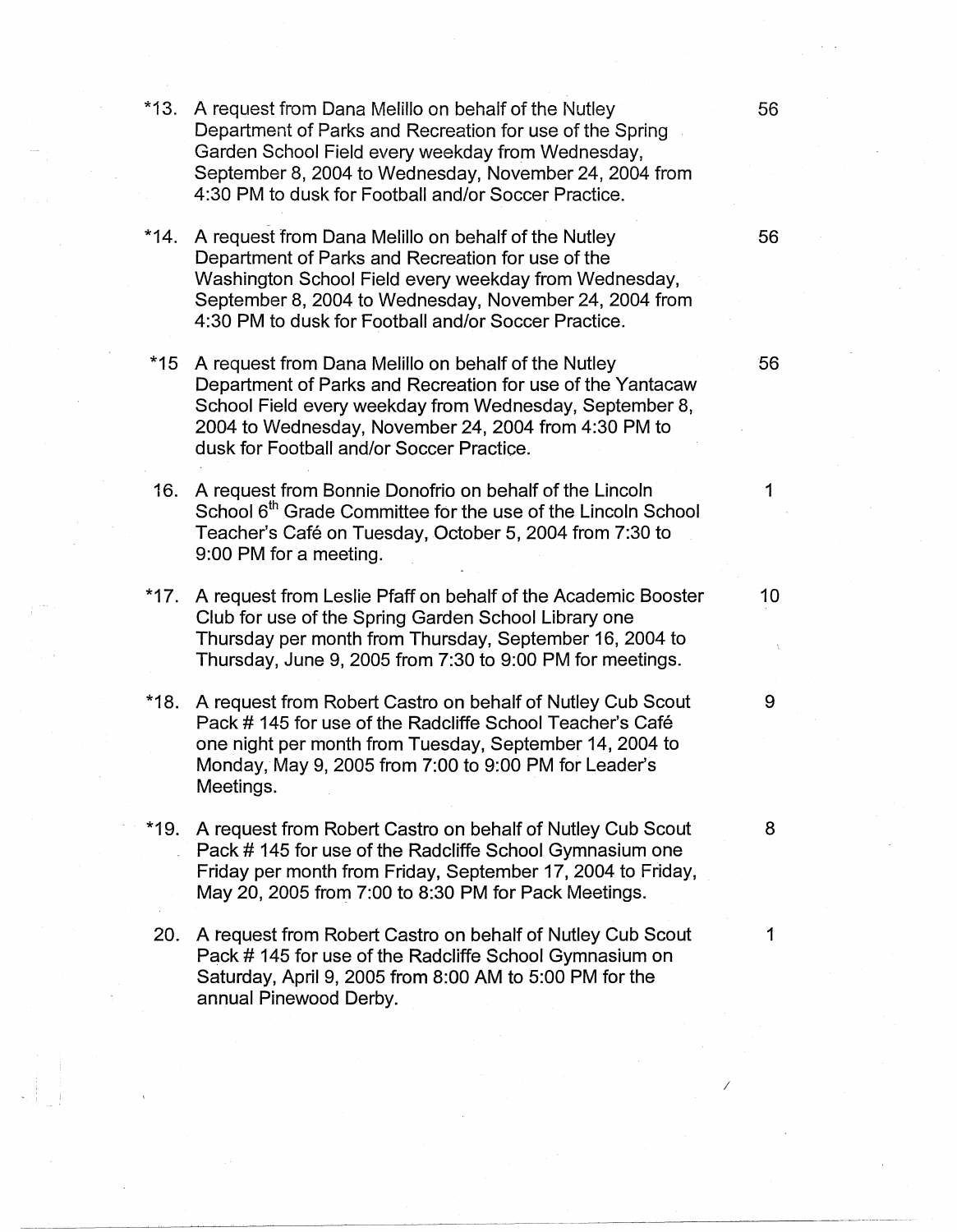- 21. A request from Michele Goitiandia on behalf of Girl Scout 1 Troop # 801 for use of the Spring Garden School Ati Room on Monday, September 27, 2004 from 6:30 to 8:00 PM for a meeting.
- 22. A request from Lee Ann Davis on behalf of Cub Scout Troop # 1 142 for use of the Spring Garden School Gym and Auditorium on Friday, September 24, 2004 from 6:30 to 9:30 PM for a meeting and new scout registration.
- \*23. A request from Cheryl Jiosi on behalf of Service Unit 13 of the 3 Girl Scouts of America for use of the Lincoln School Teacher's Café on Monday, October 4, 2004, Thursday, October 7, 2004, and Thursday, October 14, 2004 from 7:00 to 9:30 PM .for Leader's Training classes.
- 24. A request from Rich Noonan on behalf of the Nutley Lacrosse 1 Club for use of the High School Cafeteria on Friday, October 1, 2004 from 7:00 to 9:00 PM for a meeting.
- \*25. A request from Kristina Angelo on behalf of Girl Scout Troop # 16 597 for use of Radcliffe School Classroom 110 two Fridays per month from Friday, October 1, 2004 to Friday, May 20, 2005 from 6:30 to 8:00 PM for meetings.
- 26. A request from John Vitkovsky on behalf of the NHS Band 1 and Music Boosters Club for use of the Franklin Middle School Cafeteria on Saturday, September 18, 2004 from 8:00 to 11 :00 AM for the annual Band Breakfast.
- \*29. A request from Bonnie Donofrio on behalf of the Lincoln 2 School PTO Talent Show Committee for use of the Franklin Middle School Auditorium on Wednesday, March 9, 2005 from 4:00 to 9:00 PM for the Talent Show rehearsal, and Friday, March 11, 2005 from 3:30 to 11 :00 PM for the Talent Show performance.
- \*30. A request from Diane Ross on behalf of the Radcliffe School 2 PTO for use of the Radcliffe School Gymnasium on Wednesday, December 1, 2004 from 3:15 to 9:00 PM for the Santa Sale set up, and Thursday, December 2, 2004 from 8: 15 AM to 7:00 PM for the Santa Sale.

*I*